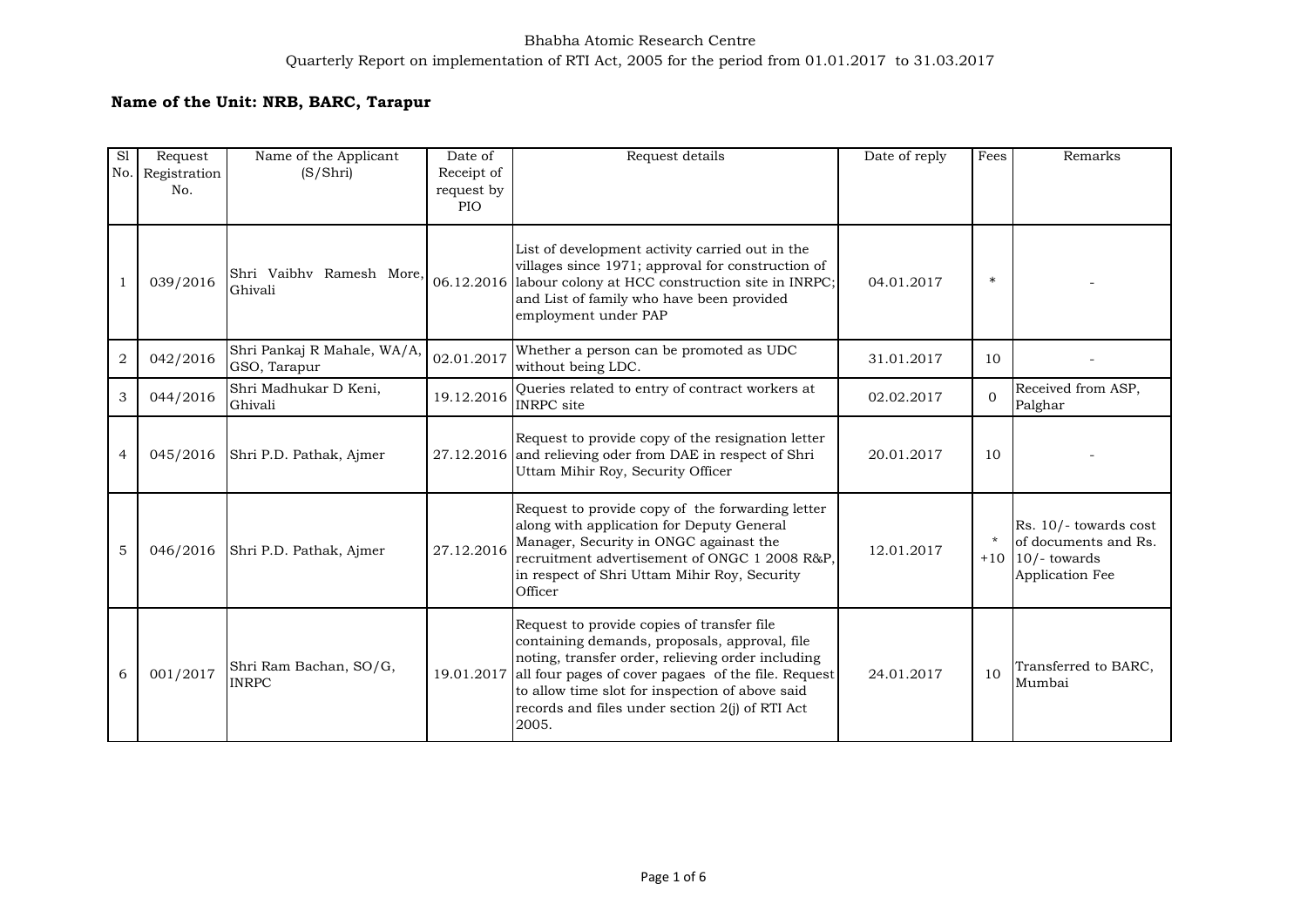| $\overline{sl}$<br>No. | Request<br>Registration<br>No. | Name of the Applicant<br>(S/Shri)   | Date of<br>Receipt of<br>request by<br>PIO | Request details                                                                                                                                                                                                                                                                                                                                                                            | Date of reply                                                    | Fees | Remarks                                                                                            |
|------------------------|--------------------------------|-------------------------------------|--------------------------------------------|--------------------------------------------------------------------------------------------------------------------------------------------------------------------------------------------------------------------------------------------------------------------------------------------------------------------------------------------------------------------------------------------|------------------------------------------------------------------|------|----------------------------------------------------------------------------------------------------|
| $\overline{7}$         | 002/2017                       | Shri P.D. Pathak, Ajmer             | 19.01.2017                                 | Request to provide a copy of application dated<br>01.04.2008 for the post of Security Officer<br>(₹12,000,- ₹17,500) in ONGC against the<br>advertisement in Employment News 22-28<br>March 2008 in respect of Shri Uttom Mihir Roy<br>Security Officer, HWP, Tuticorin along with copy<br>of PG Diploma in Management from National<br>Institution of Managment Mumbai passed in<br>1986. | 10.02.2017                                                       | 10   |                                                                                                    |
| $\,8\,$                | 003/2017                       | Shri Vaibhv Ramesh More,<br>Ghivali | 25.01.2017                                 | Request to provide information related to total<br>number of rest rooms constructed, Where is<br>labour colony situated? Number of labourers<br>from outside Maharashtra.                                                                                                                                                                                                                  | 02.02.2017                                                       |      | IPO returned to<br>applicant for issue in<br>favour of P&AO,<br><b>PREFRE</b>                      |
| 9                      | 004/2017                       | Shri J.S. Pagdhare, Mahim           | 02.02.2017                                 | To issue water to the Residents of Ghivali<br>Village at free of cost.                                                                                                                                                                                                                                                                                                                     | 23.02.2017                                                       | 10   |                                                                                                    |
| 10                     | 005/2017                       | Shri L.D. Agarwal, Kolkata          |                                            | Information on implementation of CVC<br>07.02.2017 Guidelines on tenders/use of website about<br>Procurement of Works, Goods and Services                                                                                                                                                                                                                                                  | Partial reply<br>provided to query<br>no. 1 & 2 on<br>09.03.2017 | 10   | Query 3 & 4<br>transferred to Dy.<br>Director-I, P&S, DPS,<br>V.S. Bhavan,<br>Anushaktinagar - 94. |
| 11                     | 006/2017                       | Shri Pankaj Kumar, Narora           | 15.02.2017                                 | Copy of adv. for Cat-I trainee & SA/B in Physics<br>discipline from the year 2000-2007.                                                                                                                                                                                                                                                                                                    | 24.02.2017                                                       | 10   | Query transferred to<br>CPIO, BARC, Mumbai                                                         |
| 12                     | 007/2017                       | Smt Tapaswini Pradhan,<br>Jharkhand |                                            | Whether Shri Rajesh Pradhan, SA/C is working<br>28.02.2017 in BARC, Tarapur? From where he is getting<br>pay?                                                                                                                                                                                                                                                                              | 02.03.2017                                                       |      | IPO returned to<br>applicant for issue in<br>favour of P&AO,<br><b>PREFRE</b>                      |
| 13                     | 008/2017                       | Smt Tapaswini Pradhan,<br>Jharkhand |                                            | Whether Shri Rajesh Pradhan, SA/C is working<br>27.02.2017 in BARC, Tarapur? From where he is getting<br>pay?                                                                                                                                                                                                                                                                              | 08.03.2017                                                       |      | IPO returned to<br>applicant for issue in<br>favour of P&AO,<br><b>PREFRE</b>                      |